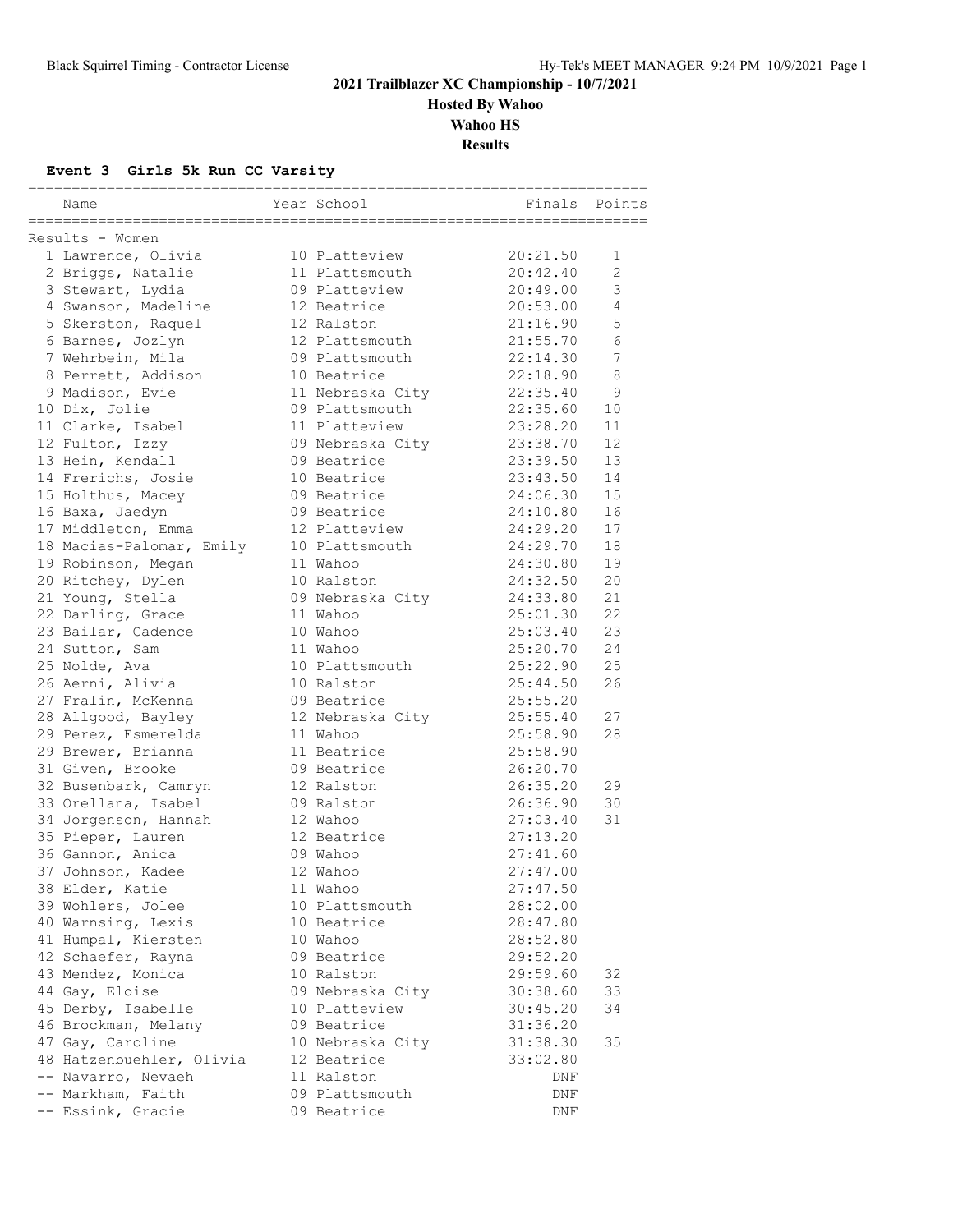**Hosted By Wahoo**

**Wahoo HS**

#### **Results**

**....Event 3 Girls 5k Run CC Varsity**

|  | Team Scores            |            |       |                |               |             |                |      |      |      |      |      |
|--|------------------------|------------|-------|----------------|---------------|-------------|----------------|------|------|------|------|------|
|  | Rank Team              |            | Total | $\mathbf{1}$   | 2             | 3           | $\overline{4}$ | $*5$ | $*6$ | $*7$ | $*8$ | $*9$ |
|  | Results - Women        |            |       |                |               |             |                |      |      |      |      |      |
|  | 1 Plattsmouth          |            | 25    | $\overline{2}$ | 6             | $7^{\circ}$ | 10             | 18   | 25   |      |      |      |
|  | Total Time:            | 1:27:28.00 |       |                |               |             |                |      |      |      |      |      |
|  | Average:               | 21:52.00   |       |                |               |             |                |      |      |      |      |      |
|  | 2 Platteview           |            | 32    | $\mathbf{1}$   | $\mathcal{E}$ | 11          | 17             | 34   |      |      |      |      |
|  | Total Time:            | 1:29:07.90 |       |                |               |             |                |      |      |      |      |      |
|  | Average:               | 22:16.98   |       |                |               |             |                |      |      |      |      |      |
|  | 3 Beatrice             |            | 39    | $\overline{4}$ | 8             | 13          | 14             | 15   | 16   |      |      |      |
|  | Total Time: 1:30:34.90 |            |       |                |               |             |                |      |      |      |      |      |
|  | Average:               | 22:38.73   |       |                |               |             |                |      |      |      |      |      |
|  | 4 Nebraska City        |            | 69    | 9              | 12            | 21          | 27             | 33   | 35   |      |      |      |
|  | Total Time: 1:36:43.30 |            |       |                |               |             |                |      |      |      |      |      |
|  | Average:               | 24:10.83   |       |                |               |             |                |      |      |      |      |      |
|  | 5 Ralston              |            | 80    | $5^{\circ}$    | 20            | 26          | 29             | 30   | 32   |      |      |      |
|  | Total Time: 1:38:09.10 |            |       |                |               |             |                |      |      |      |      |      |
|  | Average:               | 24:32.28   |       |                |               |             |                |      |      |      |      |      |
|  | 6 Wahoo                |            | 88    | 19             | 22            | 23          | 24             | 28   | 31   |      |      |      |
|  | Total Time: 1:39:56.20 |            |       |                |               |             |                |      |      |      |      |      |
|  | Average:               | 24:59.05   |       |                |               |             |                |      |      |      |      |      |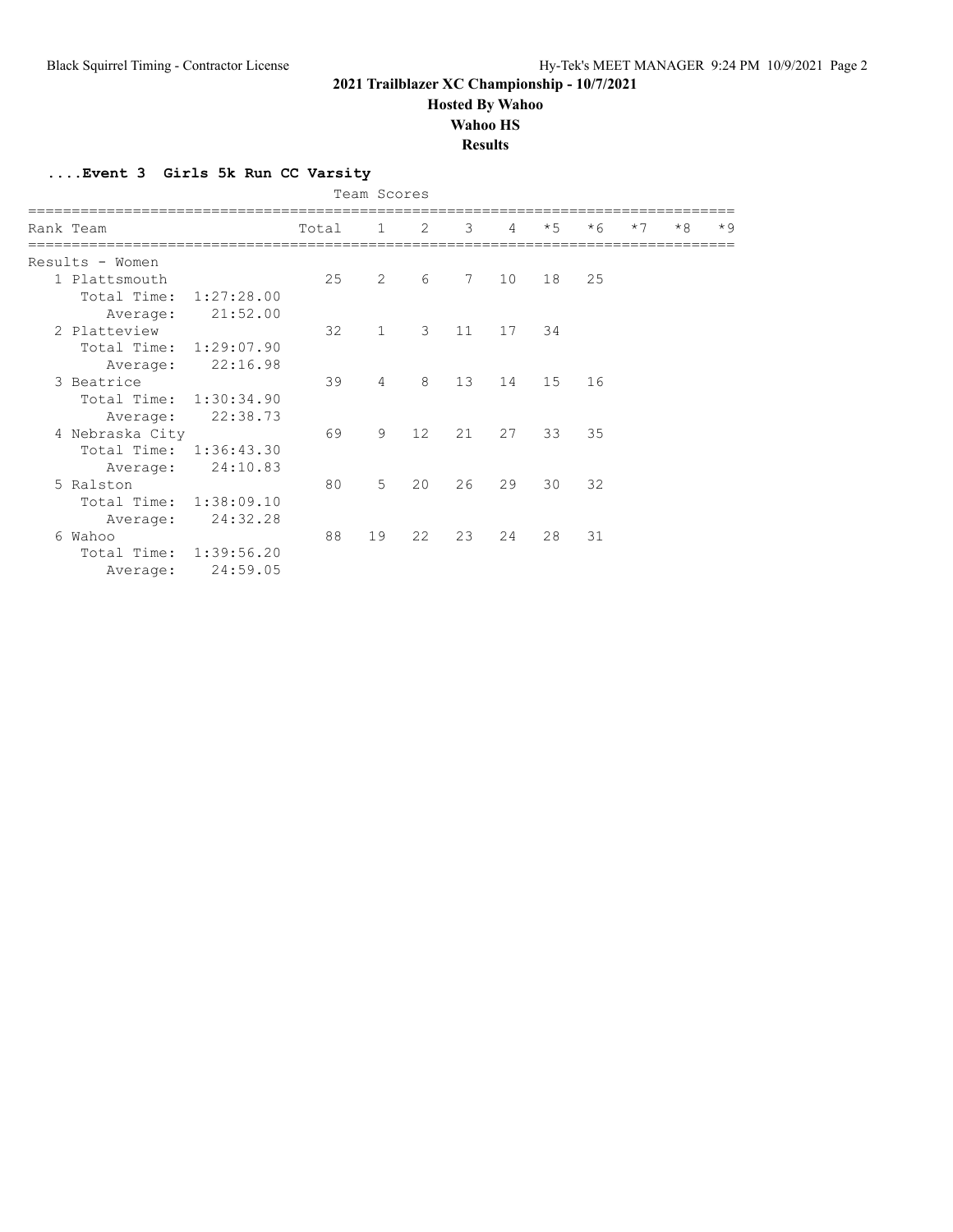**Hosted By Wahoo**

**Wahoo HS**

**Results**

### **Event 2 Boys 5k Run CC Varsity**

| =============================<br>==========<br>Name | Year School      | ==============================<br>Finals | Points          |
|-----------------------------------------------------|------------------|------------------------------------------|-----------------|
|                                                     |                  |                                          |                 |
| Results - Men                                       |                  |                                          |                 |
| 1 Raszler, A.J.                                     | 10 Platteview    | 17:23.30                                 | 1               |
| 2 Moss, Carter                                      | 11 Plattsmouth   | 17:31.76                                 | $\overline{2}$  |
| 3 Musa, Sabir                                       | 12 Nebraska City | 17:39.94                                 | 3               |
| 4 Dix, Elijah                                       | 10 Plattsmouth   | 17:41.84                                 | $\overline{4}$  |
| 5 Campin, Sam                                       | 12 Plattsmouth   | 18:00.71                                 | 5               |
| 6 Houghton, Mason                                   | 10 Nebraska City | 18:16.77                                 | 6               |
| 7 Shellito, Silas                                   | 12 Wahoo         | 18:20.89                                 | $7\overline{ }$ |
| 8 Rico, Alex                                        | 11 Nebraska City | 18:25.45                                 | 8               |
| 9 Adamec, Ales                                      | 09 Wahoo         | 18:34.52                                 | 9               |
| 10 Beccard, Hayden                                  | 12 Nebraska City | 18:40.98                                 | 10              |
| 11 Quinones, Josiah                                 | 09 Beatrice      | 18:52.98                                 | 11              |
| 12 Price, Bryan                                     | 10 Beatrice      | 18:55.73                                 | 12              |
| 13 Guernsey, Jaden                                  | 11 Beatrice      | 19:02.05                                 | 13              |
| 14 Kleffner, Logan                                  | 09 Wahoo         | 19:04.81                                 | 14              |
| 15 Reicks, Darek                                    | 12 Plattsmouth   | 19:04.98                                 | 15              |
| 16 Santos, Kevin                                    | 12 Ralston       | 19:11.42                                 | 16              |
| 17 Robinson, Michael                                | 12 Wahoo         | 19:25.85                                 | 17              |
| 18 Lozzi, Alex                                      | 09 Plattsmouth   | 19:31.96                                 | 18              |
| 19 Romans, Dillon                                   | 09 Platteview    | 19:42.28                                 | 19              |
| 20 Barajas, Daniel                                  | 09 Plattsmouth   | 19:43.89                                 | 20              |
| 21 Moore, Ethan                                     | 11 Plattsmouth   | 19:46.86                                 |                 |
| 22 Reynolds, Carson                                 | 12 Wahoo         | 19:52.17                                 | 21              |
| 23 Moore, Riley                                     | 09 Plattsmouth   | 19:53.48                                 |                 |
| 24 Brigham, Keegan                                  | 10 Wahoo         | 19:57.22                                 | 22              |
| 25 Polacek, Luke                                    | 12 Wahoo         | 20:08.41                                 |                 |
| 26 Havlovic, Ethan                                  | 11 Wahoo         | 20:08.71                                 |                 |
| 27 Moore, Joel                                      | 09 Plattsmouth   | 20:20.28                                 |                 |
| 28 Davenport, Ean                                   | 11 Platteview    | 20:21.67                                 | 23              |
| 29 Adamec, Patrik                                   | 09 Wahoo         | 20:22.02                                 |                 |
| 30 Hamilton, Connor                                 | 12 Beatrice      | 20:22.64                                 | 24              |
| 31 Barber, Ashton                                   | 11 Beatrice      | 20:29.74                                 | 25              |
| 32 Albeno, Pablo                                    | 11 Ralston       | 20:31.84                                 | 26              |
| 33 Dierking, Andrew                                 | 11 Platteview    | 20:33.30                                 | 27              |
| 34 Nagle, James                                     | 10 Ralston       | 20:36.33                                 | 28              |
| 35 Dotterer, BJ                                     | 12 Ralston       | 20:49.65                                 | 29              |
| 36 Edwards, Zayden                                  | 10 Platteview    | 20:53.32                                 | 30              |
| 37 Mathews, Logan                                   | 11 Ralston       | 20:54.59                                 | 31              |
| 38 Biggerstaff, Sam                                 | 11 Wahoo         | 20:55.41                                 |                 |
| 39 McGraw, Robert                                   | 09 Plattsmouth   | 20:59.29                                 |                 |
| 40 Dwerlkotte, Madden                               | 09 Wahoo         | 21:00.14                                 |                 |
| 41 Heneger, Atticus                                 | 09 Platteview    | 21:03.44                                 | 32              |
| 42 Mayland, Chase                                   | 10 Platteview    | 21:07.98                                 |                 |
| 43 Mortensen, Jack                                  | 11 Wahoo         | 21:09.30                                 |                 |
| 44 Coon, Evan                                       | 11 Beatrice      | 21:14.40                                 | 33              |
| 45 Kelsey, Nikolas                                  | 10 Ralston       | 21:24.39                                 | 34              |
| 46 Lowther, Keegan                                  | 12 Wahoo         | 21:25.25                                 |                 |
| 47 Baehr, Jacob                                     | 12 Beatrice      | 21:29.64                                 |                 |
| 48 Nguyenduy, Kevin                                 | 10 Ralston       | 21:37.82                                 |                 |
| 49 Bowen, Gavin                                     | 12 Ralston       | 21:40.26                                 |                 |
| 50 Vollmar, Max                                     | 12 Platteview    | 21:51.45                                 |                 |
| 51 Orellana, Jimmy                                  | 11 Platteview    | 21:53.89                                 |                 |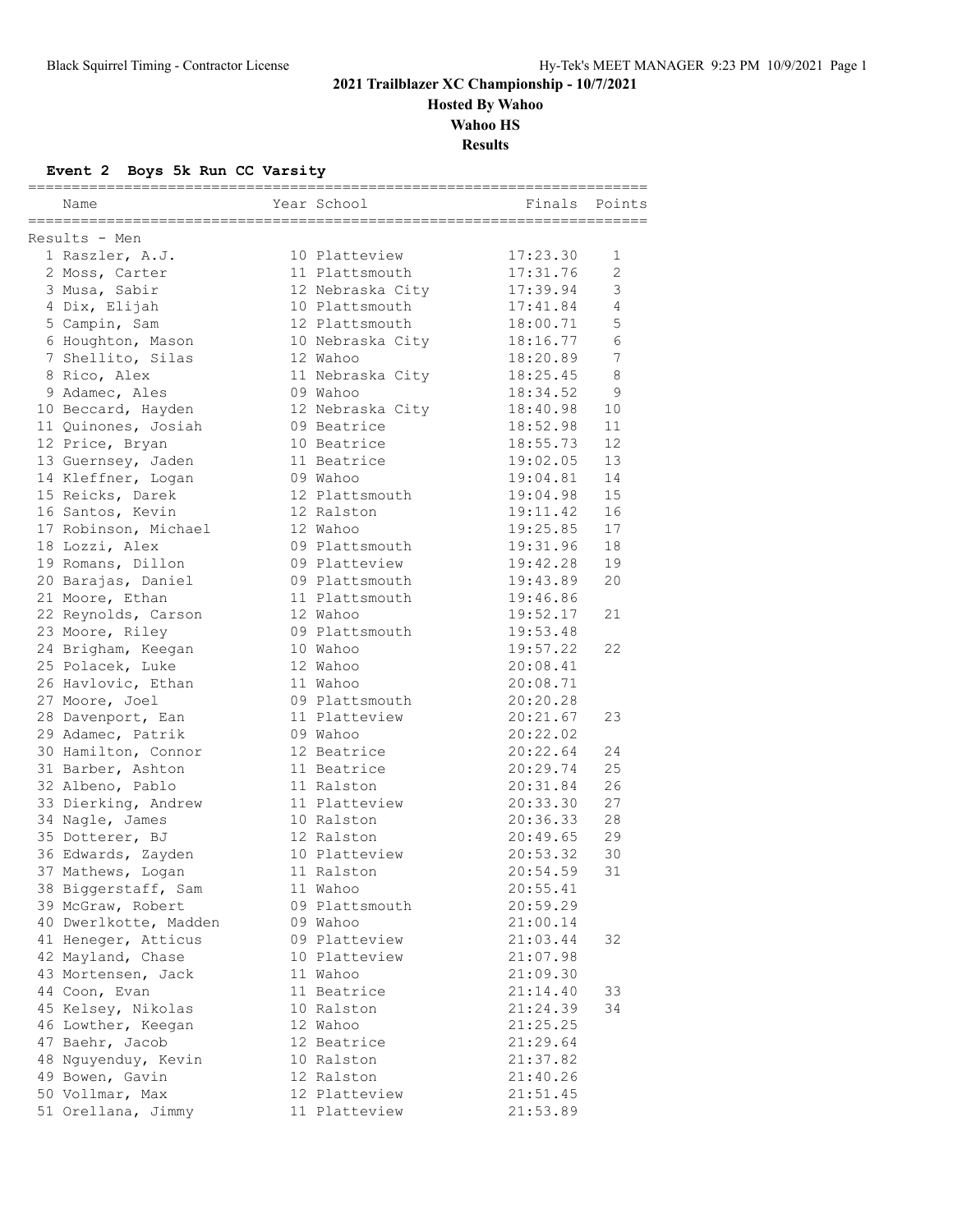# **Hosted By Wahoo**

**Wahoo HS**

**Results**

| Event 2 Boys 5k Run CC Varsity |  |  |  |  |
|--------------------------------|--|--|--|--|
|--------------------------------|--|--|--|--|

| 52 Scheele, Ian    |  | 22:29.14                                                                                                                                                                                                                                                                                                                                                                                                                                                                                                                                                                                                                                                                                                                                                                                                       |                                                                                                                         |
|--------------------|--|----------------------------------------------------------------------------------------------------------------------------------------------------------------------------------------------------------------------------------------------------------------------------------------------------------------------------------------------------------------------------------------------------------------------------------------------------------------------------------------------------------------------------------------------------------------------------------------------------------------------------------------------------------------------------------------------------------------------------------------------------------------------------------------------------------------|-------------------------------------------------------------------------------------------------------------------------|
| 53 Mandel, Isaac   |  | 22:40.30                                                                                                                                                                                                                                                                                                                                                                                                                                                                                                                                                                                                                                                                                                                                                                                                       |                                                                                                                         |
|                    |  | 22:41.04                                                                                                                                                                                                                                                                                                                                                                                                                                                                                                                                                                                                                                                                                                                                                                                                       |                                                                                                                         |
|                    |  |                                                                                                                                                                                                                                                                                                                                                                                                                                                                                                                                                                                                                                                                                                                                                                                                                |                                                                                                                         |
| 56 Briggs, Chase   |  | 22:48.56                                                                                                                                                                                                                                                                                                                                                                                                                                                                                                                                                                                                                                                                                                                                                                                                       |                                                                                                                         |
| 57 Raber, Chase    |  |                                                                                                                                                                                                                                                                                                                                                                                                                                                                                                                                                                                                                                                                                                                                                                                                                |                                                                                                                         |
|                    |  |                                                                                                                                                                                                                                                                                                                                                                                                                                                                                                                                                                                                                                                                                                                                                                                                                | 36                                                                                                                      |
| 59 Miller, Josiah  |  | 23:11.64                                                                                                                                                                                                                                                                                                                                                                                                                                                                                                                                                                                                                                                                                                                                                                                                       |                                                                                                                         |
|                    |  |                                                                                                                                                                                                                                                                                                                                                                                                                                                                                                                                                                                                                                                                                                                                                                                                                |                                                                                                                         |
|                    |  |                                                                                                                                                                                                                                                                                                                                                                                                                                                                                                                                                                                                                                                                                                                                                                                                                |                                                                                                                         |
| 62 Caniglia, Kaleb |  |                                                                                                                                                                                                                                                                                                                                                                                                                                                                                                                                                                                                                                                                                                                                                                                                                |                                                                                                                         |
|                    |  |                                                                                                                                                                                                                                                                                                                                                                                                                                                                                                                                                                                                                                                                                                                                                                                                                |                                                                                                                         |
|                    |  | 24:32.07                                                                                                                                                                                                                                                                                                                                                                                                                                                                                                                                                                                                                                                                                                                                                                                                       |                                                                                                                         |
|                    |  |                                                                                                                                                                                                                                                                                                                                                                                                                                                                                                                                                                                                                                                                                                                                                                                                                |                                                                                                                         |
|                    |  |                                                                                                                                                                                                                                                                                                                                                                                                                                                                                                                                                                                                                                                                                                                                                                                                                |                                                                                                                         |
| 67 Lavaley, Sawyer |  | 25:31.73                                                                                                                                                                                                                                                                                                                                                                                                                                                                                                                                                                                                                                                                                                                                                                                                       |                                                                                                                         |
|                    |  | 25:38.32                                                                                                                                                                                                                                                                                                                                                                                                                                                                                                                                                                                                                                                                                                                                                                                                       |                                                                                                                         |
|                    |  | 25:43.55                                                                                                                                                                                                                                                                                                                                                                                                                                                                                                                                                                                                                                                                                                                                                                                                       |                                                                                                                         |
| 70 Meyer, Chase    |  | 25:46.70                                                                                                                                                                                                                                                                                                                                                                                                                                                                                                                                                                                                                                                                                                                                                                                                       |                                                                                                                         |
| 71 Eggers, Dalton  |  |                                                                                                                                                                                                                                                                                                                                                                                                                                                                                                                                                                                                                                                                                                                                                                                                                |                                                                                                                         |
|                    |  | 27:30.94                                                                                                                                                                                                                                                                                                                                                                                                                                                                                                                                                                                                                                                                                                                                                                                                       |                                                                                                                         |
| -- Vermule, Caden  |  | DNF                                                                                                                                                                                                                                                                                                                                                                                                                                                                                                                                                                                                                                                                                                                                                                                                            |                                                                                                                         |
| -- Graber, Josh    |  | DNF                                                                                                                                                                                                                                                                                                                                                                                                                                                                                                                                                                                                                                                                                                                                                                                                            |                                                                                                                         |
|                    |  | 12 Beatrice<br>09 Platteview<br>54 Carrera, Sean 69 Beatrice<br>55 Mclaren, Sage 69 Nebraska City<br>11 Plattsmouth<br>10 Beatrice and the set of the set of the set of the set of the set of the set of the set of the set of the set of the set of the set of the set of the set of the set of the set of the set of the set of the set of the set<br>58 Polanco, Jeremy 11 Nebraska City<br>12 Beatrice<br>60 Muhlecke, Brodie 60 Ralston<br>61 Frazier, Lucas 69 Beatrice<br>10 Platteview<br>63 Neujahr, Brayden 69 Platteview<br>64 Hargrave, Daniel 11 Ralston<br>65 Walz, Bobby 69 Plattsmouth<br>66 Lindell, Jon 66 Deatrice<br>09 Wahoo<br>68 Walker, Isaiah 69 Platteview<br>69 Carlson, Drake 10 Wahoo<br>10 Beatrice<br>10 Plattsmouth<br>72 Holloway, Kyle 12 Beatrice<br>11 Ralston<br>12 Wahoo | 22:47.83 35<br>23:11.53<br>23:11.64<br>23:14.89<br>23:34.48<br>23:43.98<br>24:20.35<br>24:41.47<br>25:03.93<br>26:45.76 |

#### Team Scores

|             |                                                                                                   | Total                                                                                                                                               |                |                |          |    | $*5$                 | $*6$           | $*7$ | $*8$ | $*9$ |
|-------------|---------------------------------------------------------------------------------------------------|-----------------------------------------------------------------------------------------------------------------------------------------------------|----------------|----------------|----------|----|----------------------|----------------|------|------|------|
|             |                                                                                                   |                                                                                                                                                     |                |                |          |    |                      |                |      |      |      |
|             |                                                                                                   | 26                                                                                                                                                  | $\overline{2}$ | $\overline{4}$ |          | 15 | 18                   | 20             |      |      |      |
| Total Time: |                                                                                                   |                                                                                                                                                     |                |                |          |    |                      |                |      |      |      |
| Average:    | 18:04.83                                                                                          |                                                                                                                                                     |                |                |          |    |                      |                |      |      |      |
|             |                                                                                                   | 27                                                                                                                                                  | 3              | 6              | 8        | 10 | 35                   | 36             |      |      |      |
|             |                                                                                                   |                                                                                                                                                     |                |                |          |    |                      |                |      |      |      |
| Average:    | 18:15.79                                                                                          |                                                                                                                                                     |                |                |          |    |                      |                |      |      |      |
|             |                                                                                                   | 47                                                                                                                                                  | 7              | $\circ$        | 14       | 17 | 21                   | 22             |      |      |      |
|             |                                                                                                   |                                                                                                                                                     |                |                |          |    |                      |                |      |      |      |
| Average:    | 18:51.52                                                                                          |                                                                                                                                                     |                |                |          |    |                      |                |      |      |      |
|             |                                                                                                   | 60                                                                                                                                                  | 11             | 12             | 13       | 24 | 25                   | 33             |      |      |      |
|             |                                                                                                   |                                                                                                                                                     |                |                |          |    |                      |                |      |      |      |
| Average:    | 19:18.35                                                                                          |                                                                                                                                                     |                |                |          |    |                      |                |      |      |      |
|             |                                                                                                   | 70                                                                                                                                                  | $\mathbf{1}$   | 19             | 23       | 27 | 30                   | 32             |      |      |      |
| Total Time: |                                                                                                   |                                                                                                                                                     |                |                |          |    |                      |                |      |      |      |
| Average:    | 19:30.14                                                                                          |                                                                                                                                                     |                |                |          |    |                      |                |      |      |      |
|             |                                                                                                   | 99                                                                                                                                                  | 16             | 26             | 28       | 29 | 31                   | 34             |      |      |      |
|             |                                                                                                   |                                                                                                                                                     |                |                |          |    |                      |                |      |      |      |
| Average:    | 20:17.31                                                                                          |                                                                                                                                                     |                |                |          |    |                      |                |      |      |      |
|             | Rank Team<br>Results - Men<br>1 Plattsmouth<br>3 Wahoo<br>4 Beatrice<br>5 Platteview<br>6 Ralston | 1:12:19.29<br>2 Nebraska City<br>Total Time: 1:13:03.14<br>Total Time: 1:15:26.07<br>Total Time: 1:17:13.40<br>1:18:00.55<br>Total Time: 1:21:09.24 |                |                | $1 \t 2$ |    | $3^{\circ}$<br>$5 -$ | $\overline{4}$ |      |      |      |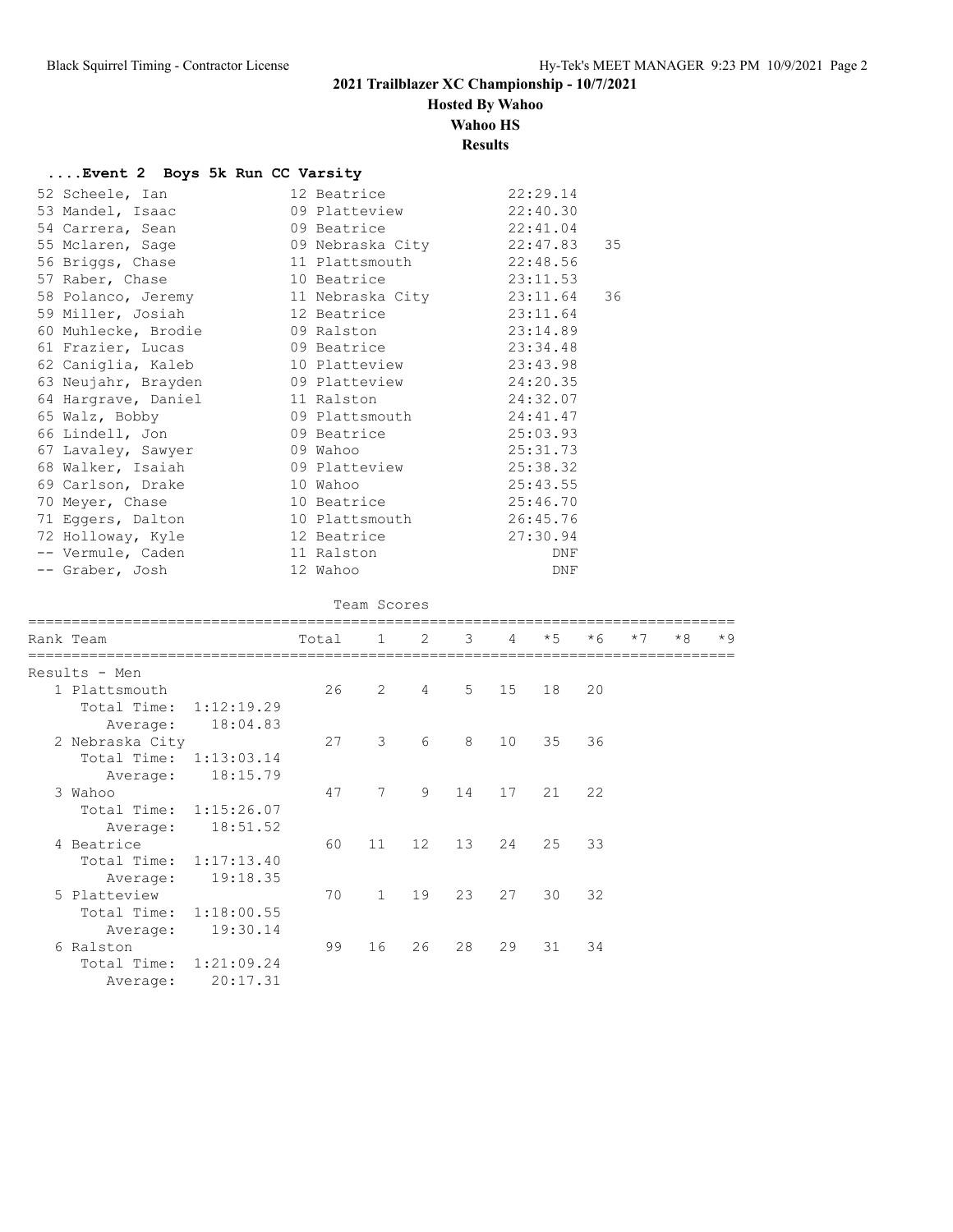**Hosted By Wahoo**

**Wahoo HS**

**Results**

#### **Event 5 Girls 2000 Meter Run CC Middle School**

| Name                   | Year School       | ========<br>Finals | Points         |
|------------------------|-------------------|--------------------|----------------|
| Results - Women        |                   |                    |                |
| 1 Robbins, Mallory     | 07 Plattsmouth MS | 10:17.60           | $\mathbf{1}$   |
| 2 Hernandez, Milagros  | 07 Ralston MS     | 10:36.00           | $\overline{2}$ |
| 3 Garcia, Lindsey      | 08 Plattsmouth MS | 10:53.40           | 3              |
| 4 Crispin, Josslyn     | 08 Nebraska City  | 10:55.40           |                |
| 5 Dunlap, Aaralyn      | 07 Wahoo MS       | 11:00.40           | 4              |
| 6 Templemeyer, Tatum   | 07 Beatrice       | 11:09.30           | 5              |
| 7 McAtee, Madyson      | 08 Beatrice       | 11:16.00           | $\epsilon$     |
| 8 Peklo, Paisley       | 08 Platteview J   | 11:19.80           | 7              |
| 9 Golladay, Erin       | 08 Wahoo MS       | 11:24.60           | 8              |
| 10 Kenning, Addison    | 08 Wahoo MS       | 11:24.70           | 9              |
| 11 Vandenhull, Johanna | 07 Plattsmouth MS | 11:32.30           | 10             |
| 12 Soneson, Reagan     | 07 Platteview J   | 11:36.60           | 11             |
| 13 Warford, Ellie      | 07 Wahoo MS       | 11:42.80           | 12             |
| 14 Campin, Ruby        | 07 Plattsmouth MS | 11:42.90           | 13             |
| 15 Johnson, Amara      | 07 Plattsmouth MS | 11:53.80           | 14             |
| 16 Kean, Rhylee        | 08 Platteview J   | 11:57.20           | 15             |
| 17 Knief, Kinsley      | 08 Platteview J   | 12:13.00           | 16             |
| 18 Thomas, Lasharie    | 08 Ralston MS     | 12:16.00           | 17             |
| 19 Barr, Evie          | 08 Plattsmouth MS | 12:28.10           | 18             |
| 20 Walmrath, Lauren    | 08 Ralston MS     | 12:37.60           | 19             |
| 21 Thomas, Ja'mylah    | 07 Ralston MS     | 12:44.50           | 20             |
| 22 Wissink, Vansessa   | 08 Beatrice       | 12:51.80           | 21             |
| 23 Sutton, Brandi      | 07 Wahoo MS       | 12:57.00           | 22             |
| 24 Dominguez, Elli     | 07 Ralston MS     | 13:06.80           | 23             |
| 25 Darling, Addisyn    | 07 Wahoo MS       | 13:07.90           | 24             |
| 26 Aken, Mya           | 08 Wahoo MS       | 13:12.90           |                |
| 27 Escobedo, Yeimi     | 07 Ralston MS     | 13:20.20           | 25             |
| 28 Formanack, Layla    | 07 Platteview J   | 13:42.90           | 26             |
| 29 Voss, Layla         | 07 Platteview J   | 13:48.70           | 27             |
| 30 Marsh, Addison      | 07 Plattsmouth MS | 13:53.60           |                |
| 31 Seggerman, Karley   | 08 Beatrice       | 14:01.80           | 28             |
| 32 Orellana, Iris      | 07 Platteview J   | 14:06.30           |                |
| 33 Gregg, Tamryn       | 08 Platteview J   | 14:08.40           |                |
| 34 Parde, Natalie      | 08 Beatrice       | 14:12.70           | 29             |
| 35 Graves, Megan       | 08 Plattsmouth MS | 14:19.40           |                |
| 36 Figueroa, Yulissa   | 07 Ralston MS     | 14:26.50           |                |
| 37 Jonas, Alexis       | 08 Wahoo MS       | 14:38.30           |                |
| 38 Mutoke, Precieuse   | 07 Ralston MS     | 14:46.20           |                |
| 39 Shaffer, Ashlyn     | 07 Plattsmouth MS | 14:54.10           |                |
| 40 Scheele, Izzy       | 07 Beatrice       | 15:07.50           | 30             |
| 41 Gaertig, Mia        | 07 Beatrice       | 16:32.30           |                |
| 42 Guenther, Lillian   | 07 Platteview J   | 16:34.40           |                |
| 43 Olson, Sydnee       | 07 Beatrice       | 17:45.70           |                |
| 44 Essink, Isabelle    | 08 Beatrice       | 18:04.80           |                |
| -- Hagrave, Makayla    | 08 Ralston MS     | DNS                |                |
| -- Houle, Carmah       | 07 Plattsmouth MS | DNS                |                |
| -- Hall, Kaydince      | 07 Plattsmouth MS | DNS                |                |
| -- Mcknight, Clair     | 07 Plattsmouth MS | DNS                |                |
| -- Long, Anastasia     | 07 Plattsmouth MS | DNS                |                |
| -- Cihacek, Maddy      | 07 Plattsmouth MS | DNS                |                |
| -- Kreft, Rylie        | 07 Beatrice       | DNS                |                |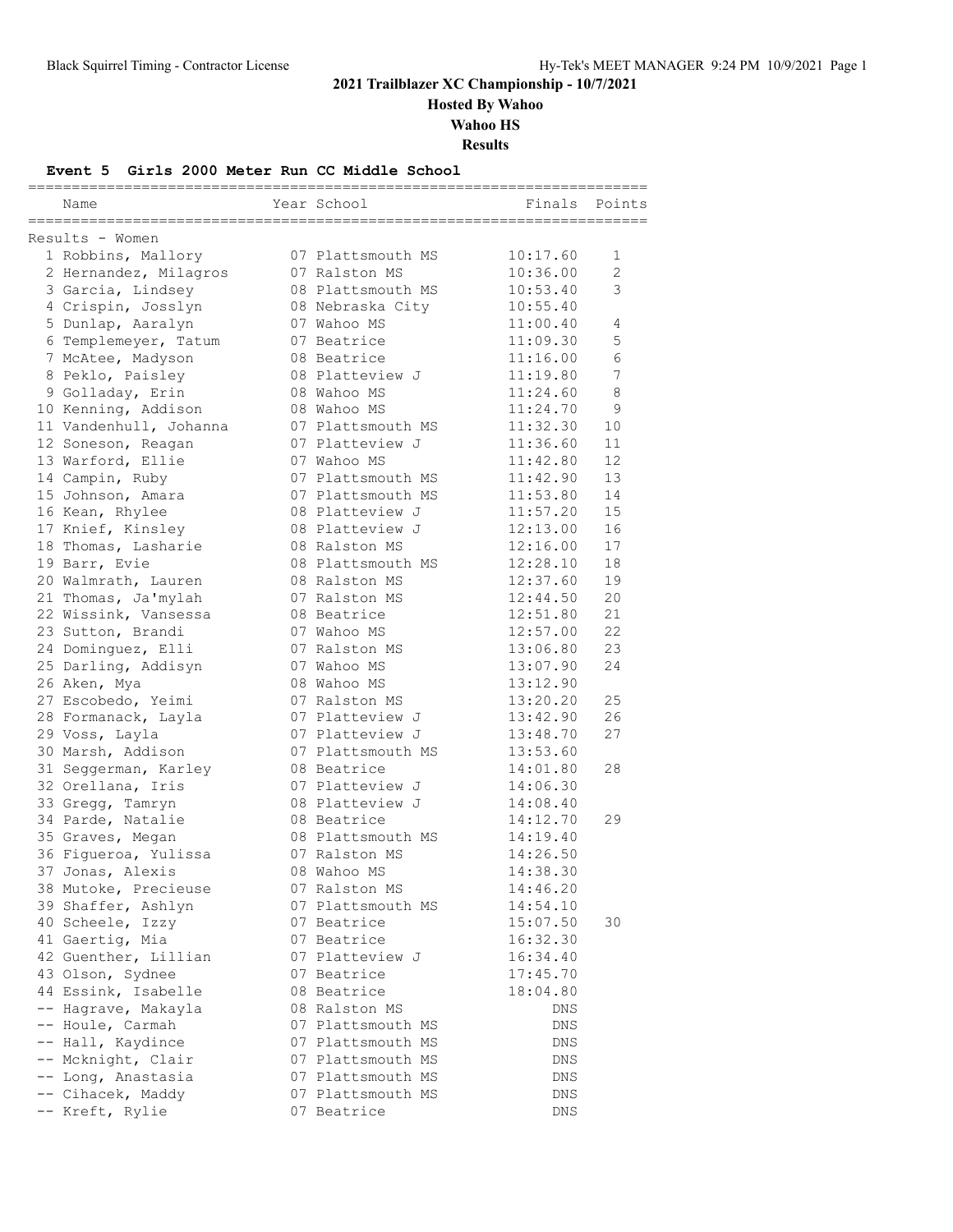**Hosted By Wahoo**

**Wahoo HS**

**Results**

| Event 5 Girls 2000 Meter Run CC Middle School |          |       |                   |               |    |    |            |      |      |      |      |
|-----------------------------------------------|----------|-------|-------------------|---------------|----|----|------------|------|------|------|------|
| -- Cook, Gessica                              |          |       | 07 Plattsmouth MS |               |    |    | <b>DNS</b> |      |      |      |      |
| Smith, Sawyer                                 |          |       | 07 Plattsmouth MS |               |    |    | <b>DNS</b> |      |      |      |      |
| -- Schmidt, India                             |          |       | 07 Plattsmouth MS |               |    |    | <b>DNS</b> |      |      |      |      |
| -- Williams, Rayne                            |          |       | 07 Plattsmouth MS |               |    |    | <b>DNS</b> |      |      |      |      |
| -- Sorenson, Annabelle                        |          |       | 07 Plattsmouth MS |               |    |    | DNS        |      |      |      |      |
| -- Nabity, Alexis                             |          |       | 07 Plattsmouth MS |               |    |    | <b>DNS</b> |      |      |      |      |
| -- Mitchell, Taylorlynn                       |          |       | 07 Plattsmouth MS |               |    |    | DNS        |      |      |      |      |
| -- Raumaker, Addisyn                          |          |       | 07 Plattsmouth MS |               |    |    | DNS        |      |      |      |      |
|                                               |          |       |                   |               |    |    |            |      |      |      |      |
|                                               |          |       | Team Scores       |               |    |    |            |      |      |      |      |
| Rank Team                                     |          | Total | 1                 | $\mathcal{P}$ | 3  | 4  | $\star$ 5  | $*6$ | $*7$ | $*8$ | $*9$ |
|                                               |          |       |                   |               |    |    |            |      |      |      |      |
| Results - Women                               |          |       |                   |               |    |    |            |      |      |      |      |
| 1 Plattsmouth MS                              |          | 27    | $\mathbf{1}$      | 3             | 10 | 13 | 14         | 18   |      |      |      |
| Total Time:                                   | 44:26.20 |       |                   |               |    |    |            |      |      |      |      |
| Average:                                      | 11:06.55 |       |                   |               |    |    |            |      |      |      |      |
| 2 Wahoo MS                                    |          | 33    | $\overline{4}$    | 8             | 9  | 12 | 22         | 2.4  |      |      |      |
| Total Time:                                   | 45:32.50 |       |                   |               |    |    |            |      |      |      |      |
| Average:                                      | 11:23.13 |       | 7                 | 11            | 15 | 16 | 26         | 27   |      |      |      |
| 3 Platteview Jun. High                        |          | 49    |                   |               |    |    |            |      |      |      |      |
| Total Time:                                   | 47:06.60 |       |                   |               |    |    |            |      |      |      |      |
| Average:                                      | 11:46.65 |       |                   |               |    |    |            |      |      |      |      |
| 4 Ralston MS                                  |          | 58    | $\overline{2}$    | 17            | 19 | 20 | 23         | 25   |      |      |      |
| Total Time:                                   | 48:14.10 |       |                   |               |    |    |            |      |      |      |      |
| Average:                                      | 12:03.53 |       |                   |               |    |    |            |      |      |      |      |
| 5 Beatrice                                    |          | 60    | 5                 | 6             | 21 | 28 | 29         | 30   |      |      |      |
| Total Time:                                   | 49:18.90 |       |                   |               |    |    |            |      |      |      |      |
| Average:                                      | 12:19.73 |       |                   |               |    |    |            |      |      |      |      |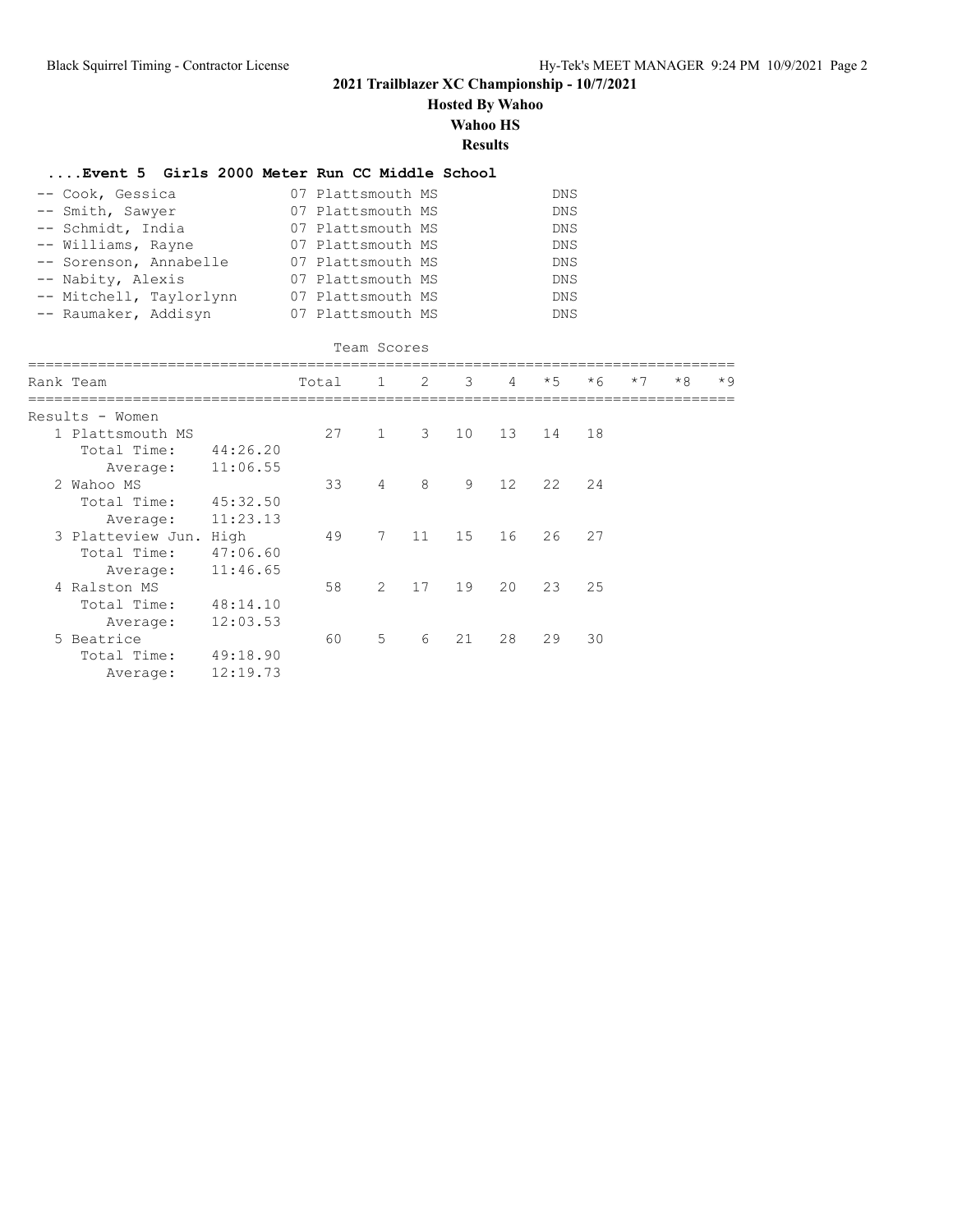**Hosted By Wahoo**

**Wahoo HS**

**Results**

### **Event 4 Boys 2000 Meter Run CC Middle School**

|                             |                   | ============== |    |
|-----------------------------|-------------------|----------------|----|
| Name                        | Year School       | Finals Points  |    |
| Results - Men               |                   |                |    |
| 1 Rico, JR                  | 08 Nebraska City  | 9:06.60        |    |
| 2 Peterson, Chase           | 08 Wahoo MS       | 9:25.70        | 1  |
| 3 Cerveny, Tyson            | 07 Beatrice       | 9:39.20        | 2  |
| 4 Oltmans, Jesse            | 07 Beatrice       | 9:39.90        | 3  |
| 5 Nelson, Tatum             | 08 Wahoo MS       | 9:40.30        | 4  |
| 6 Cerveny, Ethan            | 07 Beatrice       | 10:01.90       | 5  |
| 7 Mcknight, Alden           | 08 Plattsmouth MS | 10:02.00       | 6  |
| 8 Williams, Hunter          | 08 Wahoo MS       | 10:11.10       | 7  |
| 9 Kohl, Esten               | 07 Platteview J   | 10:15.00       | 8  |
| 10 Benson, Teagan           | 08 Platteview J   | 10:19.30       | 9  |
| 11 Schmidt, Xavier          | 08 Plattsmouth MS | 10:34.20       | 10 |
| 12 Baughman, Trenton        | 08 Platteview J   | 10:42.30       | 11 |
| 13 Karlin, Cole             | 08 Beatrice       | 10:43.00       | 12 |
| 14 Breeden, Dru             | 07 Beatrice       | 10:43.10       | 13 |
| 15 Mortenson, William       | 08 Wahoo MS       | 10:46.30       | 14 |
| 16 Visocky, Layton          | 07 Platteview J   | 10:48.50       | 15 |
| 17 Kolm, Kyson              | 07 Beatrice       | 10:49.10       | 16 |
| 18 Fisher, Callen           | 08 Wahoo MS       | 10:49.30       | 17 |
| 19 David, Jace              | 07 Platteview J   | 11:03.00       | 18 |
| 20 Jensen, Ryker            | 08 Platteview J   | 11:06.00       | 19 |
| 21 Vetrosky, Harrison       | 07 Beatrice       | 11:10.40       |    |
| 22 Heller, Auri             | 08 Platteview J   | 11:12.10       |    |
| 23 Suggs, Riley             | 08 Beatrice       | 11:32.40       |    |
| 24 Lasure, Ethan            | 07 Plattsmouth MS | 11:38.70       | 20 |
| 25 Toledo, Jose             | 07 Ralston MS     | 11:52.80       | 21 |
| 26 Kidder, Tobias           | 07 Beatrice       | 11:56.20       |    |
| 27 Flores, Steven           | 07 Nebraska City  | 12:00.30       |    |
| 28 Pfeiffer, Wyatt          | 07 Beatrice       | 12:02.60       |    |
| 29 Miller, Cayden           | 08 Nebraska City  | 12:03.10       |    |
| 30 Udell, Grayson           | 07 Beatrice       | 12:10.00       |    |
| 31 Waite, Mason             | 08 Platteview J   | 12:20.70       |    |
| 32 Trauernicht, Connor      | 07 Beatrice       | 12:26.00       |    |
| 33 Corcoran, Dayton         | 08 Ralston MS     | 12:28.90       | 22 |
| 34 Mullins, Bentley         | 07 Beatrice       | 12:33.20       |    |
| 34 Sharp, Jaxon             | 07 Plattsmouth MS | 12:33.20       | 23 |
| 36 Gilbert, Bradley         | 07 Beatrice       | 12:34.00       |    |
| 37 Peterson, Dayne          | 07 Ralston MS     | 12:44.50       | 24 |
| 38 Ramos, Nick              | 07 Plattsmouth MS | 12:44.60       | 25 |
| 39 Elizondo, Angel          | 07 Ralston MS     | 12:45.10       | 26 |
| 40 Ryba, Cam                | 07 Platteview J   | 12:46.20       |    |
| 41 Mertz, Evan              | 07 Beatrice       | 12:50.70       |    |
| 42 Post-Whiteowl, Christoph | 08 Ralston MS     | 13:28.60       | 27 |
| 43 Hollingsworth, Gabe      | 08 Ralston MS     | 13:37.50       | 28 |
| 44 Glesmann, Sam            | 08 Platteview J   | 13:57.50       |    |
| 45 Brewer, Lando            | 07 Beatrice       | 14:35.40       |    |
| 46 Mertz, Carter            | 07 Beatrice       | 14:55.80       |    |
| 47 Nickels, Connor          | 07 Plattsmouth MS | 15:05.20       | 29 |
| 48 burnett, trent           | 8 Beatrice        | 15:38.70       |    |
| 49 Gopalji, Dev             | 07 Beatrice       | 15:45.50       |    |
| 50 Kucirek, Ethan           | 07 Platteview J   | 17:18.90       |    |
| 51 Kunde, Ryker             | 07 Beatrice       | 22:55.90       |    |